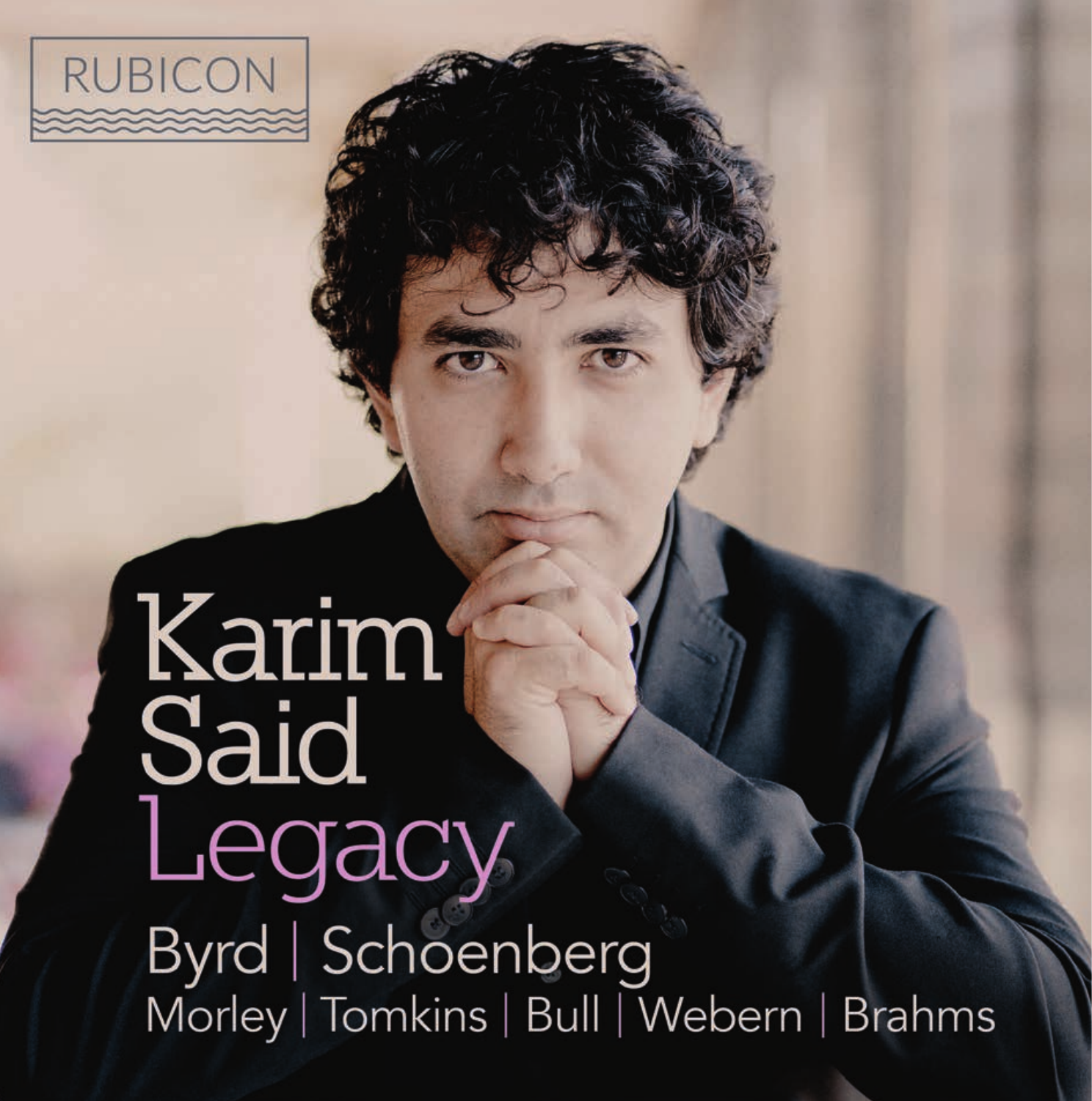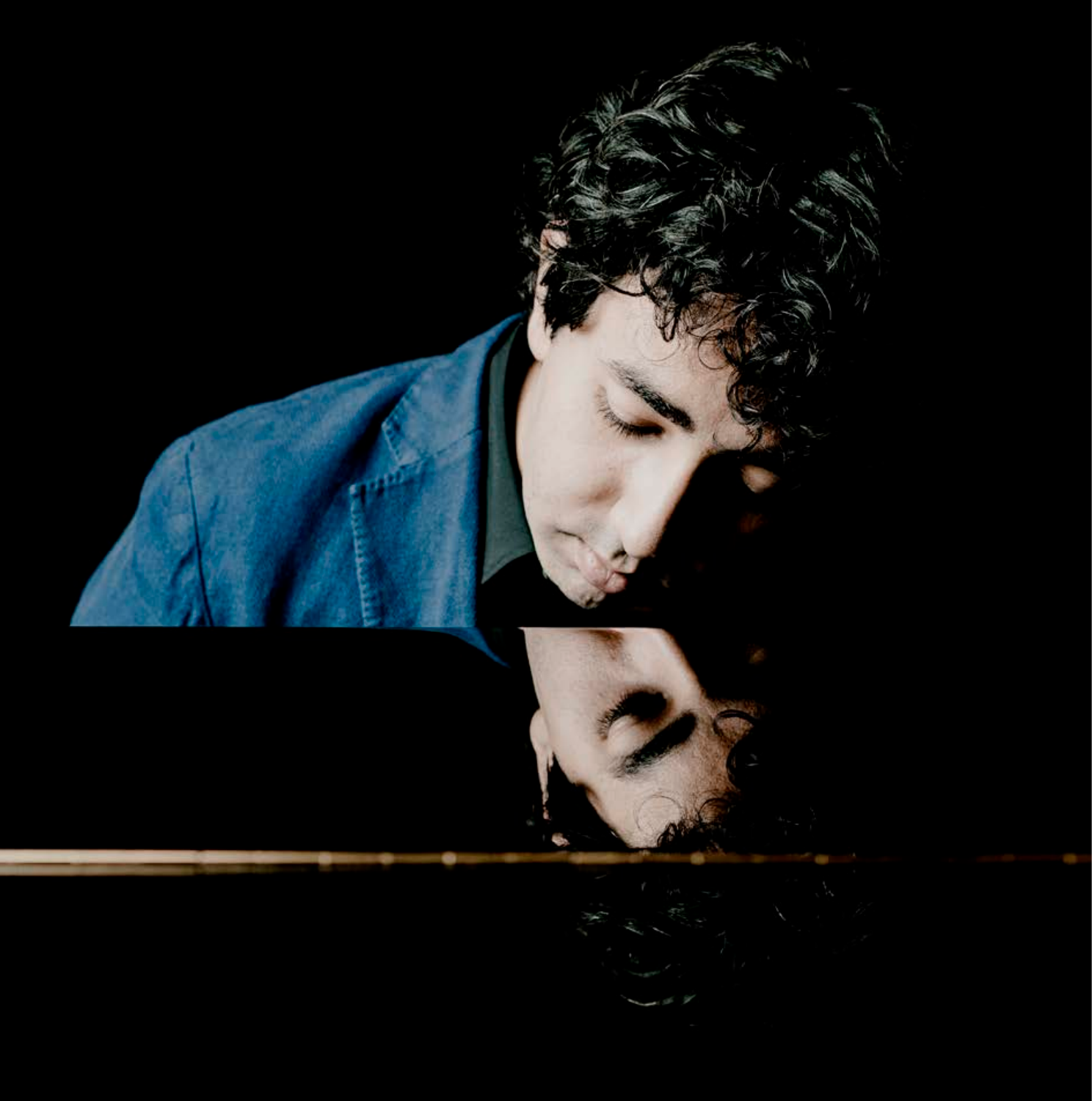### **LEGACY Introduction**

It is fascinating to explore ways in which composers influence each other, whether across generations or more directly through the master–pupil relationships that they often cultivate. The comparison of William Byrd's pervasive influences on the Elizabethan/Jacobean world with the impact that Arnold Schoenberg left on the 20th century, by Joseph Kerman, inspired my repertoire frame on this disk. I chose a selection of keyboard music, whether for the modern piano or the virginals of 16th-century England, to indulge in the astonishing versatility with which these instruments have been used across the centuries. Byrd, Tomkins, Bull and Morley simply couldn't have imagined the sound of our modern pianos today. However, I'd like to think that they would have loved it. To my ears, it establishes a convincing link with the sound of their string consort music (perhaps because of its ability to sustain a note for longer than a harpsichord), which was my own recent introduction to the world of Renaissance music as an ardent fan of the ensemble *Phantasm*. Its director, Laurence Dreyfus, has been the most inspiring of mentors throughout the different stages of this album's evolution; I could not have wished for a better guide in what is admittedly new territory for me as a pianist. My introduction to the Second Viennese School, on the other hand, came in 2009 when I was privileged enough to start touring Alban Berg's Chamber Concerto with members of the West-Eastern Divan Orchestra, under the leadership of one the world's most important authorities in this field, Daniel Barenboim.

This is an album about two musical masters, Schoenberg and Byrd, their disciples, and Brahms – a composer who forms a pivotal link in my mind between the Renaissance and the Second Viennese School. I recommend listening to the whole CD in one sitting to get the full experience of the different genres merging into a single through-composed recital.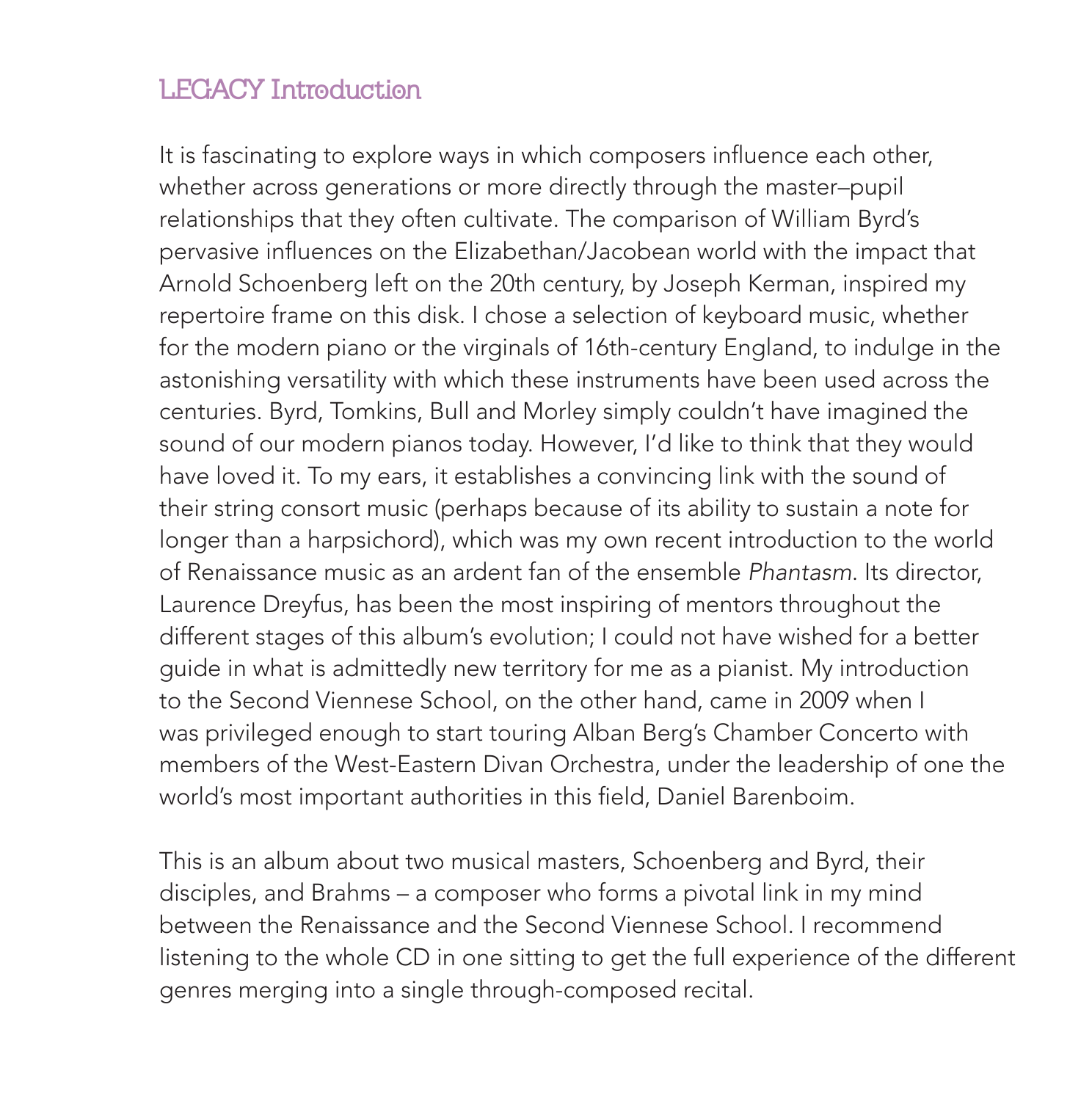# **Arnold Schoenberg (1874–1951) and William Byrd (c.1539–1623)**

Using the past as a springboard for the future is central to Schoenberg's Suite for solo piano op.25 (1923), which takes the form of a Baroque dance suite with a Brahmsian intermezzo in the middle. Although Neoclassicism as a style was relatively popular between the two World Wars (think of Stravinsky's *Pulcinella* from 1919–20), Schoenberg's particular evocation of it here is striking because this was in fact the first time he used his ground-breaking 'twelve-tone method' throughout a complete work. Although music students still to this day use Schoenberg's most important texts on tonal musical composition such as the 'Fundamentals of Musical Composition' and the 'Harmonielehre', noting his significant impact as a teacher, it is very surprising that he wrote so little about his twelve-tone method. We owe much of our understanding of the method to the writings of the next generation of composers who studied with him. Although Schoenberg's music has still not achieved popular fame, his influence on the next generation of composers, from Berg and Webern to Cage and even to Boulez in the second half the last century, was immense – not to mention the fact that a good number of film composers from Hollywood studied with him after his move to California in 1934.

It is not by chance that the recital programme on this CD ends with Byrd's *Fantasia* in A minor MB27 (Track 19) – one of his earliest works for keyboard – which invokes his own master, Thomas Tallis, as the main source of inspiration. In some sections Byrd reminds the listener of the gradual metric modulation found in the *Felix namque* for example – one of Tallis's greatest works for the keyboard. Otherwise, Byrd's work is freely composed with little systematic development of the material, the main exception being the introduction of a popular Elizabethan tune in G major about halfway through the piece. As with most Elizabethan fantasias, true to the literal definition of their titles, this work is an exploration of the composer's imagination.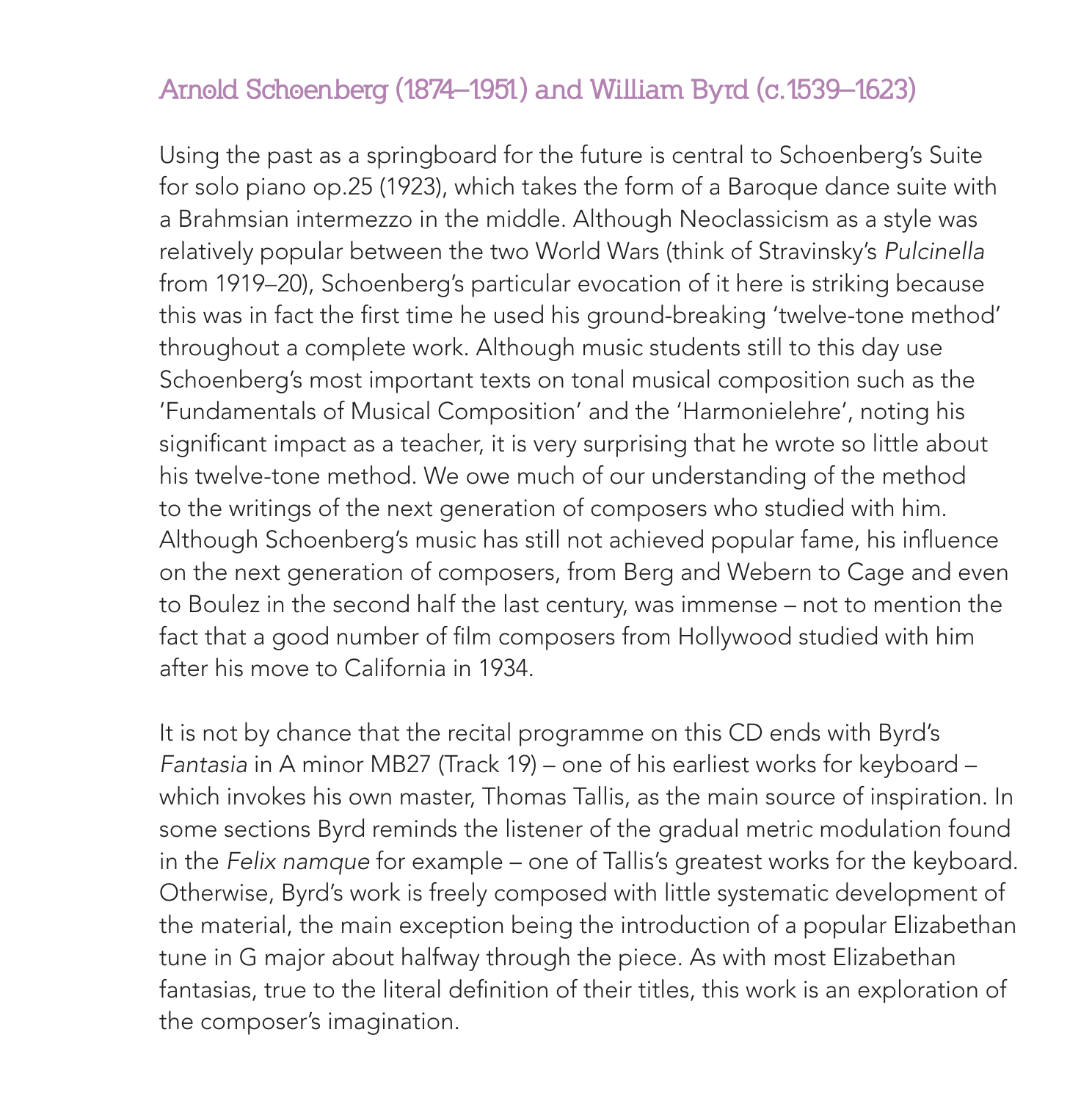Writing in virtually every style of his day, Byrd produced sacred choral music in both Latin and English, secular songs and instrumental music for keyboard and strings. At a time in history when it was both illegal and dangerous to be a Catholic recusant in Anglican England, he held firmly on to his faith and continued to write music for clandestine Catholic services. However, *Qui Passe* (Track 1) comes from the secular album *My Ladye Nevells Book,* which contains 40 of Byrd's most important pieces for virginals. This set of variations is based on a popular Italian tune of the day which circulated extensively around Europe.

# **Four Disciples**

Although Byrd wrote no works of music theory, his pupil Thomas Morley (c.1557–1602) penned the famous *A Plaine and Easie Introduction to Practicall Musicke* (1597), which serves as one of the most important texts on Elizabethan music theory, and is largely attributed to Byrd's own style of composition. In his treatise, Morley describes musical study as a form of 'contemplation' which, in addition to the moving dedication to his master below, sheds light on the gravitas that characterised musical apprenticeships at the time:

*'The consideration of this hath moved me to publish these labors of mine under your name both to signify unto the world my thankful mind, and also to notify unto yourself in some sort the entire love and unfeigned affection which I bear unto you.'*

Morley was a musician of great versatility. A composer, editor, theorist, publisher and organist, he is probably best remembered for his contribution to the popular Elizabethan tradition of composing and performing Italian madrigals in England. The opening theme of the set of variations *Nancy* (Track 2) is reminiscent of secular folk music, with a strong sense for a vocal melodic line.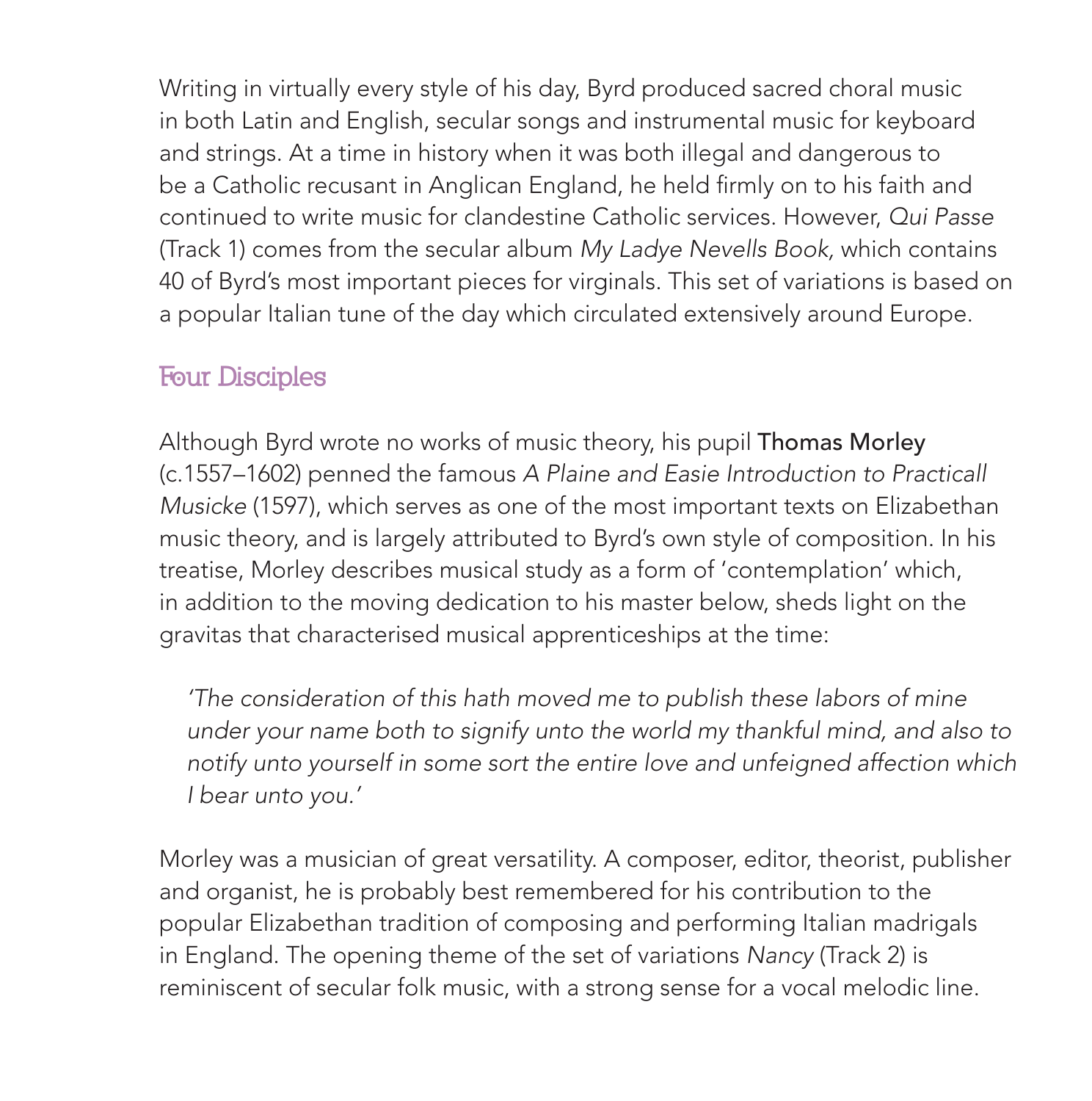Thomas Tomkins (1572–1656) was the longest living student of Byrd. A composer and organist, Tomkins developed an independent style as a composer. However, like his master, Tomkins elevates the popular dance steps of the *Pavan and Galliard* (Tracks 4 and 5) into harmonically complex pieces of keyboard writing that also appeal to the improvisatory style of his day. This particular set is dedicated to the memory of Lord Strafford, who was executed on the order of King Charles I just a few years before the monarch's own execution. The piece projects a serious, sombre, melancholic character as a result, highlighted by the fateful repeated notes in the opening of the Pavan. Although the Galliard, traditionally a dance marked by leaps and jumps, starts with an energetic swing, it soon reveals itself as a profound exploration of modal progressions and the ornamented passages layered above them. In his *Hunting Galliard* (Track 14), Tomkins indulges in a lighter side to his musical personality: with a distinctive rhythmic vitality that recalls traditional hunting scenes on horseback.

*Lord Lumley's Pavan* and *Galliard* (Tracks 7 and 8*)* by John Bull (c.1562–1628) is one of his most significant works. Known as one of the earliest composer– performer virtuosos, Bull dedicated much of his time to practising the art of keyboard playing to the highest level. The peaceful, yet also noble opening of the Pavan leads the way to the flowing passages in the variations that follow, after which come a sparkling and jubilant galliard.

As the entire composed output of Anton Webern (1883–1945) fits easily onto only three CDs, it's not surprising that, of all the composers in the so called Second Viennese School headed by Schoenberg, Webern produced the most concise individual works. Written almost as immediate applications of Schoenberg's main interest in the 1920s, the 'method of composing with twelve tones that are related only to one another', Webern's two pieces (Tracks 3 and 6) offer pristine examples of the cell-like gestures found in most of his music.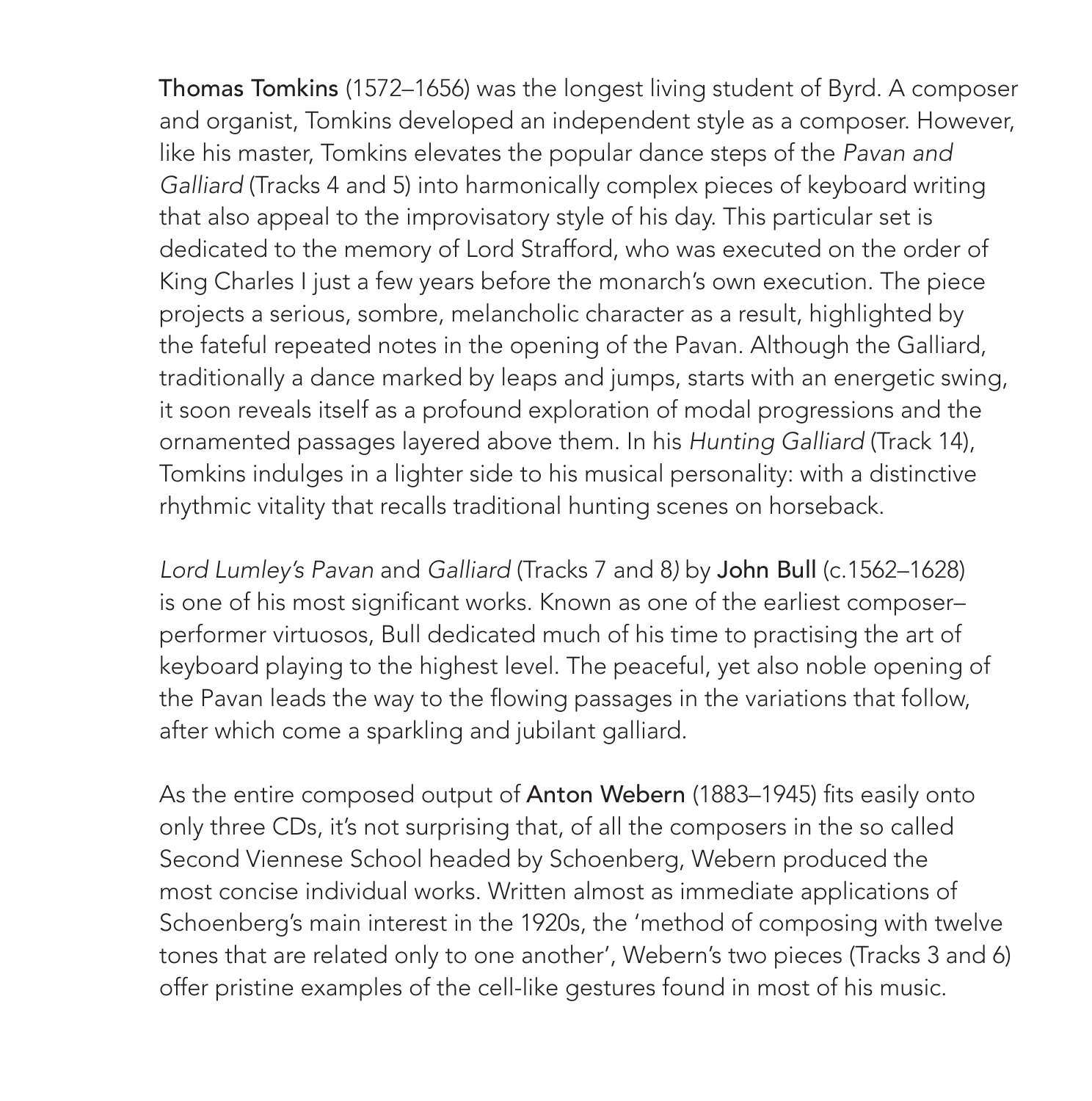### **'Brahms the Progressive'**

In his essay 'Brahms the Progressive', Schoenberg declares his intention to prove that Johannes Brahms (1833–1897) 'the classicist, the academician was a great innovator in the realm of musical language'. Brahms's reputation as an academically-inclined composer developed in part because of his unusual interest in Renaissance and Medieval music; he was particularly fascinated by rhythmic devices of the earlier eras, which remained generally unexplored by other composers in the nineteenth century.

The young Brahms presented himself to Robert Schumann in September 1853 after dedicating a large part of the summer to the intensive study of his music. Brahms's talents as a composer and performer were immediately recognised when he performed the Sonata in F sharp minor, op. 2 (1852). In his diary, Schumann describes Brahms's playing as similar to 'an orchestra of lamenting and loudly jubilant voices', likening his sonatas to 'veiled symphonies'. This sonata draws upon the influence of several composers that Brahms was evidently studying during his formative years. In the fourth movement especially (Track 18), one hears the distinct rhythm of the opening of Beethoven's Fifth Symphony, Liszt-like transcriptions of Hungarian sounding themes, and even Chopin's ghost in the improvisatory scales of the opening and the coda. The first three movements seem to nod in a subtle way to composers and styles on the periphery of Brahms's consciousness:, the methodical Beethovenian development of a popular German folk song *Mir ist Leide* in the second and third movements (Tracks 16 and 17), the dance-like gestures of the Lisztian octaves in the opening of the first movement (Track 15) and the almost playful 'medieval' polyrhythms that follow. This work rejoices in a true medley of genres that would preoccupy their composer for the rest of his illustrious career. Karim Said (2018)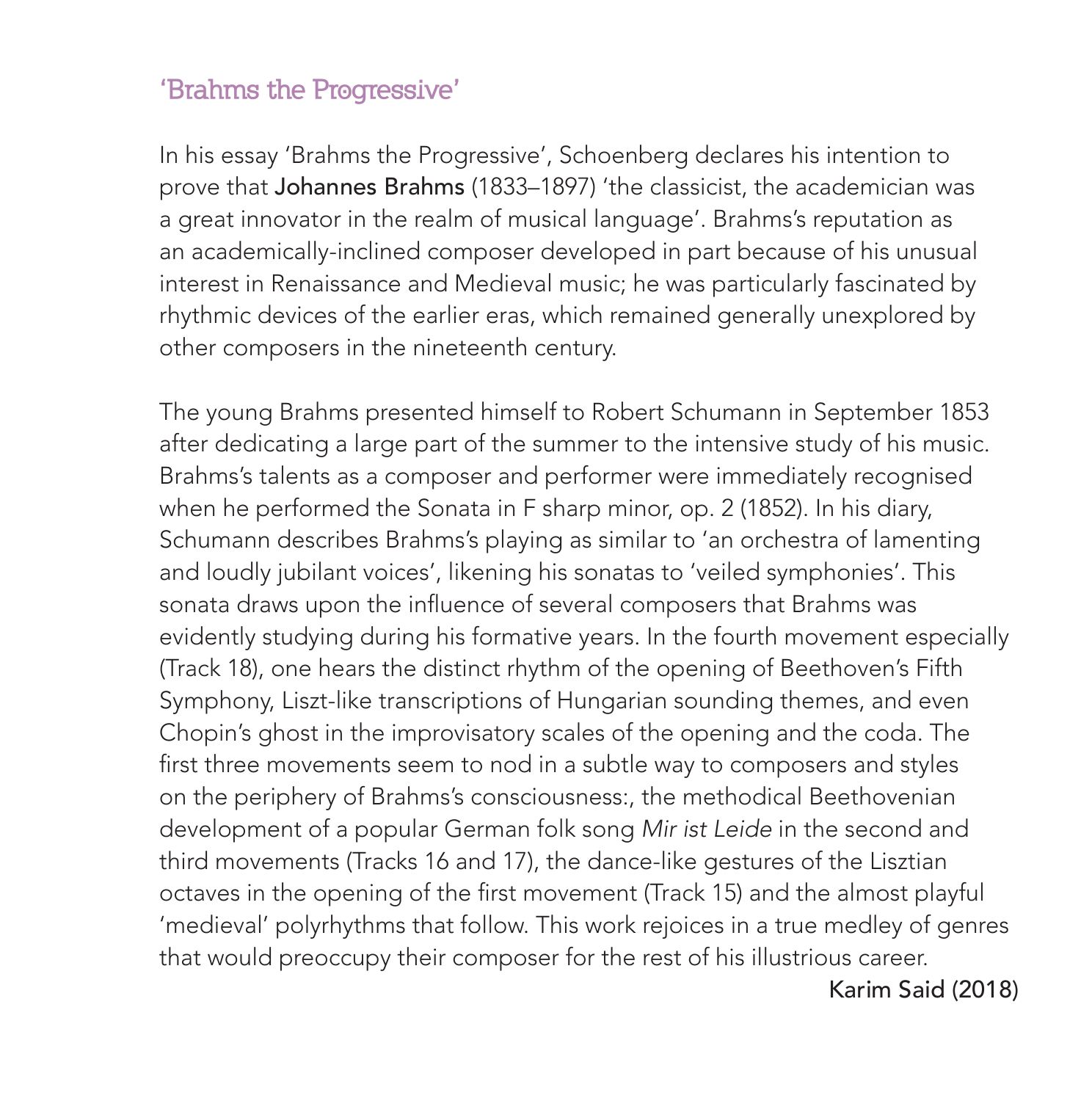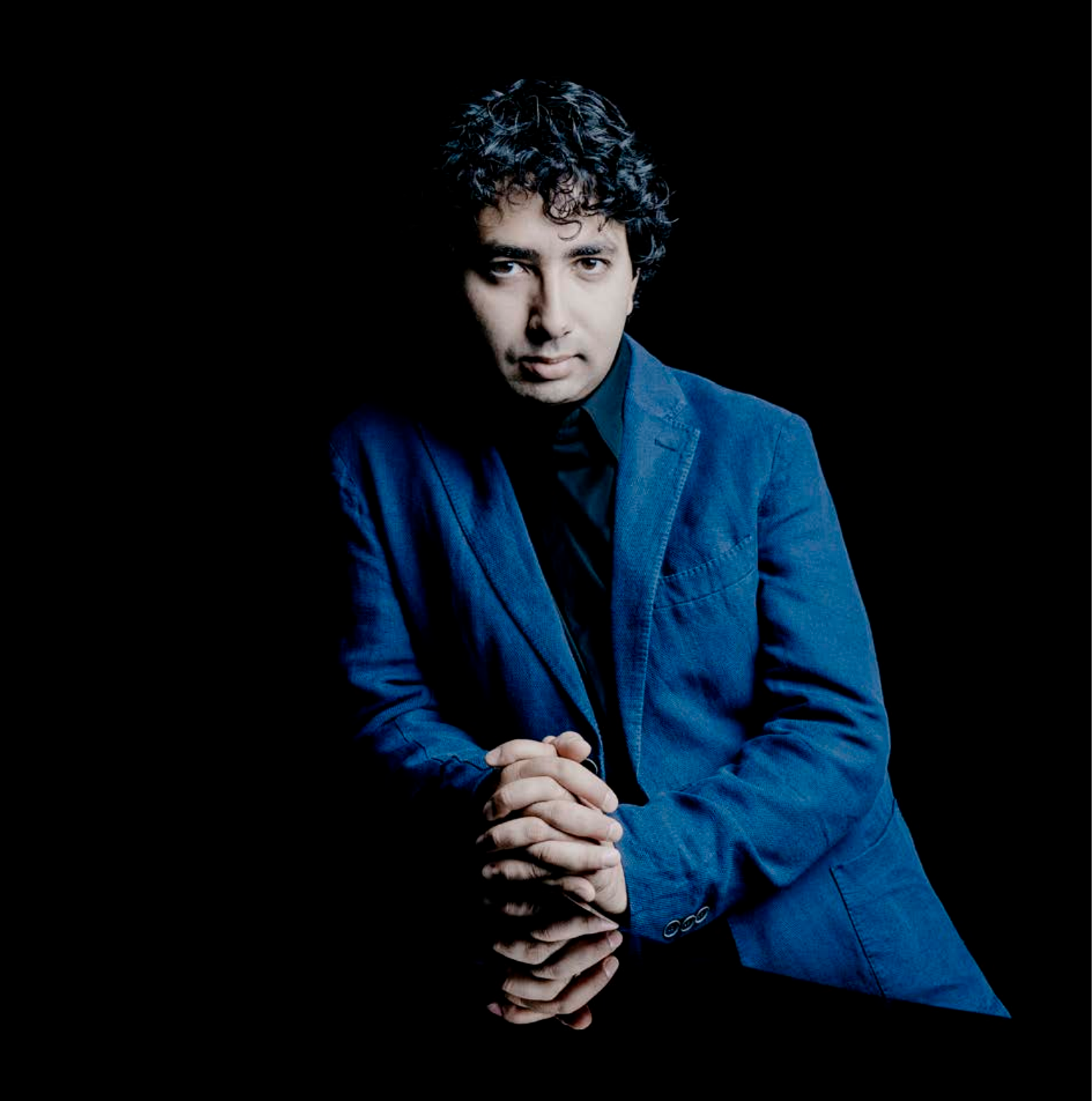# **LEGACY (VERMÄCHTNIS) Einleitung**

Ich bin fasziniert davon, wie Komponisten einander beeinflussen, ob über Generationen hinweg oder direkt durch die oft gepflegte Lehrer-Schüler-Beziehung. Joseph Kermans Vergleich von William Byrds tiefgreifendem Einfluss auf die elisabethanische/jakobinische Zeit mit der Wirkung Arnold Schönbergs im 20. Jahrhundert inspirierte mein für diese CD ausgewähltes Repertoire. Ich habe Musik für Tasteninstrumente sowohl für das moderne Klavier als für die Virginale des 16. Jahrhunderts in England ausgewählt, um die erstaunliche Vielseitigkeit auszukosten, mit der diese Instrumente über die Jahrhunderte hinweg genutzt wurden. Byrd, Tomkins, Bull und Morley hätten sich den Klang der modernen Klaviere heute schlichtweg nicht vorstellen können. Mit gefällt aber der Gedanke, dass sie ihn sehr geschätzt hätten. In meinen Ohren könnte das Klavier den von ihnen gespielten Instrumenten noch eine weitere Klangfarbe hinzugefügt und sie dabei vielleicht direkter mit ihrer Consortmusik für Streicher verbunden haben; als glühender Fan des Ensembles *Phantasm* habe ich diese Renaissance-Musik vor kurzem kennengelernt. Dank seinem Leiter Laurence Dreyfus, der in den verschiedenen Entstehungsphasen dieses Albums ein überaus anregender Mentor war, hätte ich mir keinen besseren Ratgeber in diesem für mich als Pianisten zugegeben neuen Bereich wünschen können. Die Zweite Wiener Schule lernte ich indes im Jahre 2009 kennen, als ich das Privileg hatte, Alban Bergs Kammerkonzert mit Musikern des West-Eastern Divan Orchestra unter der Leitung von Daniel Barenboim, einer der weltweit führenden Autoritäten in diesem Bereich, auf einer Tournee zu spielen.

Dies ist ein Album über zwei meisterhafte Komponisten, Schönberg und Byrd, ihre Schüler und Brahms – einen Komponisten, der eine wichtige Verbindung zwischen den beiden gegensätzlichen Welten darstellt. Ich empfehle, die ganze CD auf einmal zu hören: so kann man feststellen, wie sich die verschiedenen Zeitstile mittels eines bewusst zusammengestellten Recitals zu einem verbinden.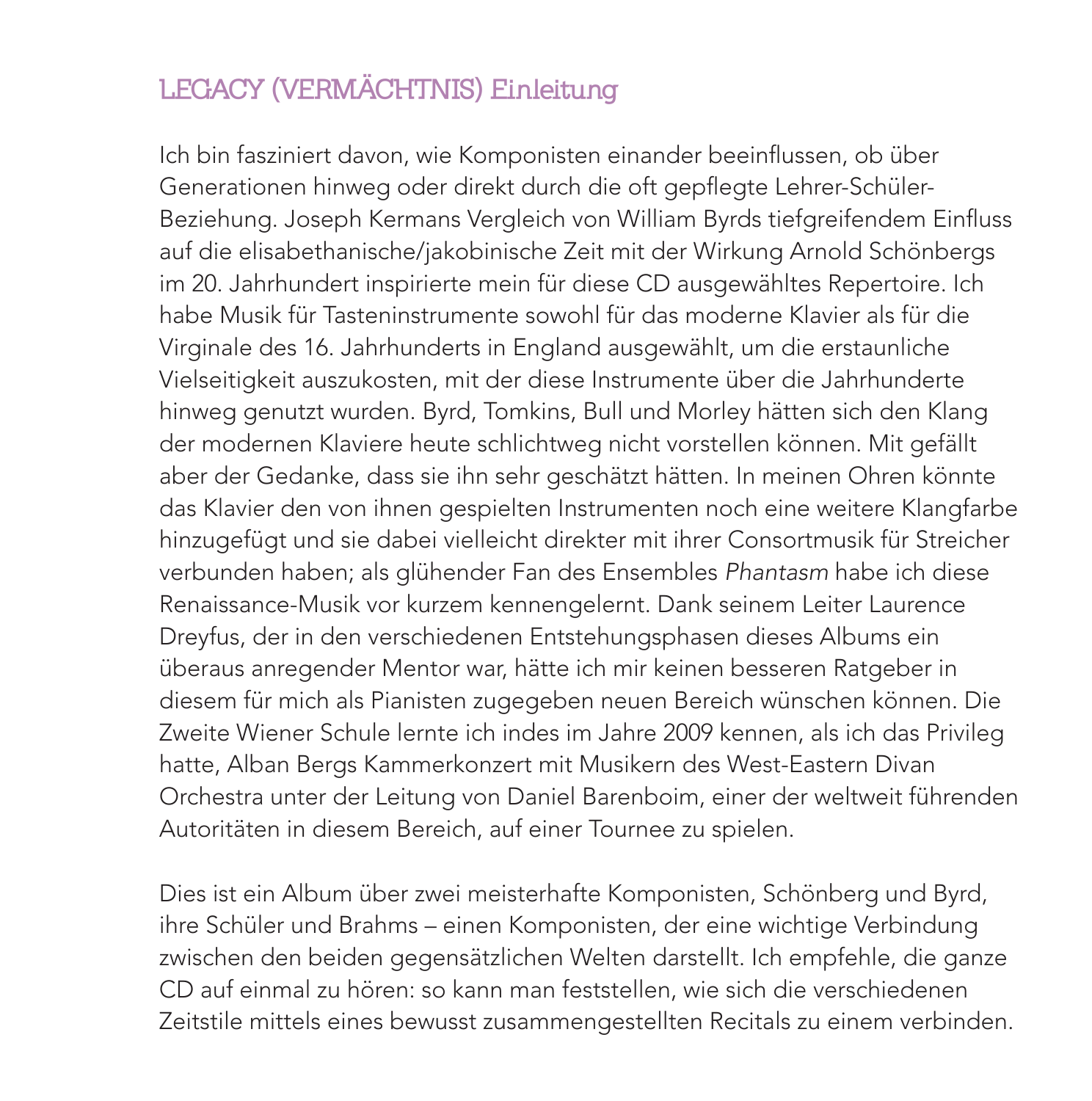# **Arnold Schönberg (1874–1951) und William Byrd (ca. 1539–1623)**

Die Vergangenheit als Sprungbrett für die Zukunft zu nutzen, ist ein wesentliches Element in Schönbergs Suite für Soloklavier op. 25 (1923), die die Form einer barocken Tanzsuite mit einem an Brahms erinnernden Intermezzo in der Mitte annimmt. Obgleich der Neoklassizismus in der Zeit zwischen den beiden Weltkriegen relativ beliebt war (man denke an Strawinskys *Pulcinella* von 1919– 20), wird er in diesem Werk besonders eindrucksvoll eingesetzt, da Schönberg hier tatsächlich zum ersten Mal die bahnbrechende "Zwölftontechnik" ein ganzes Werk hindurch verwendet. Obgleich Musikstudenten bis heute Schönbergs wichtigste Texte über tonale Musikkomposition wie "Grundlagen der musikalischen Komposition" und "Harmonielehre" nutzen und dabei seine Bedeutung als Lehrer feststellen, ist es doch sehr überraschend, dass er so wenig über seine Zwölftontechnik geschrieben hat. Unser Verständnis der Methode verdankt sich in hohem Maß den Texten der nächsten Komponistengeneration, die bei ihm studiert hat. Obgleich seine Musik immer noch nicht allgemein berühmt ist, war sein Einfluss auf die nachfolgende Komponistengeneration von Berg und Webern bis Cage und selbst Boulez in der zweiten Hälfte des letzten Jahrhunderts erheblich – ganz zu schweigen davon, dass viele Filmkomponisten aus Hollywood bei ihm studiert haben, nachdem er 1934 nach Kalifornien gegangen war.

Kaum zufälligerweise endet das Recitalprogramm dieser CD mit Byrds *Fantasie* in a-Moll MB 27 (Track 19) – einem seiner frühesten Werke für Tasteninstrument –, die sich auf seinen eigenen Lehrer Thomas Tallis als wesentliche Inspirationsquelle beruft. In einigen Abschnitten erinnert Byrd den Hörer an die stufenweise metrische Modulation etwa in *Felix Namque*, einem der großartigsten Werke für Tasteninstrument von Tallis. Andererseits ist Byrds Werk frei komponiert, fast ohne systematische Ausarbeitung des Materials, ausgenommen hauptsächlich die Einführung einer beliebten elisabethanischen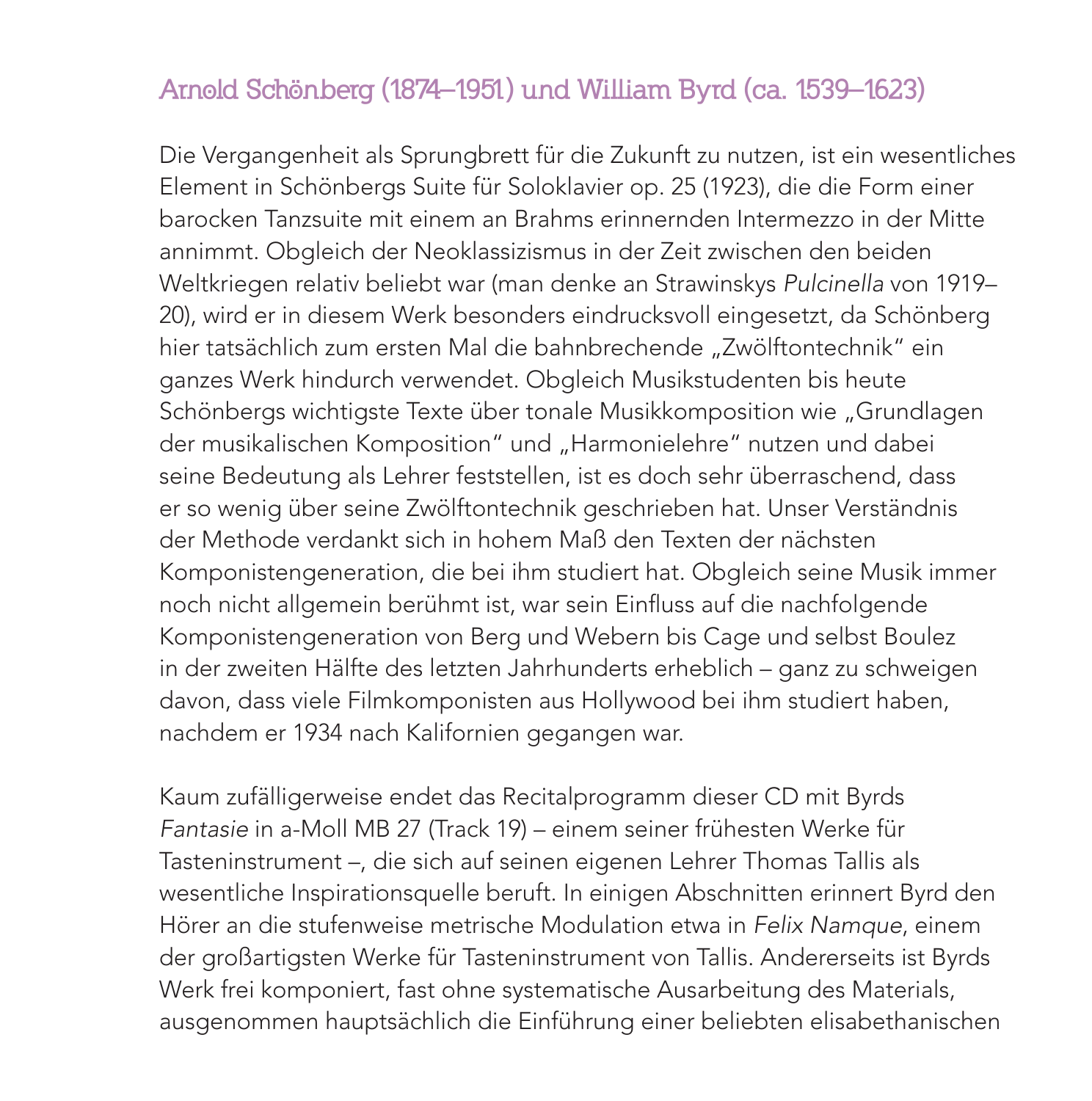Weise in G-Dur ungefähr in der Mitte des Stückes. Wie die meisten Fantasien aus der elisabethanischen Zeit zeigt auch dieses Werk (titelgemäß) die Einfallskraft des Komponisten.

Byrd, der praktisch in jedem Stil seiner Zeit schreiben konnte, schuf geistliche Chormusikwerke sowohl in lateinischer als auch in englischer Sprache, weltliche Lieder sowie Instrumentalmusik für Tasteninstrument und Streicher. Zu einer Zeit, als es im anglikanischen England sowohl illegal als auch gefährlich war, ein katholischer "Rekusant" zu sein, hielt er an seinem Glauben fest und schrieb weiter Musik für geheime katholische Gottesdienste. *Qui Passe* (Track 1) stammt allerdings aus dem weltlichen Album *My Ladye Nevells Booke*, das 40 der bedeutendsten Stücken für Virginal von Byrd enthält. Dieser Variationenzyklus basiert auf einer beliebten italienischen Melodie der Zeit, die überall in Europa verbreitet war.

# **Vier Schüler**

Während Byrd keine Werke zur Musiktheorie schrieb, verfasste sein Schüler Thomas Morley (ca.1557–1602) das berühmte Lehrwerk *A Plaine and Easie Introduction to Practicall Musicke (1597)*, einen der bedeutendsten Texte zur elisabethanischen Musiktheorie, der sich weitgehend mit Byrds Kompositionsstil befasst. Morley bezeichnet darin das Musikstudium als eine Form der "Kontemplation", womit zusätzlich zu der bewegenden Widmung an seinen Lehrer (s. u.) die für die damalige Musikausbildung bezeichnende Bedeutung hervorgehoben wird:

*"Diese Überlegung hat mich bewogen, meine Arbeiten unter Ihrem Namen zu veröffentlichen, um sowohl der Welt meine Dankbarkeit zu bezeigen als auch Ihnen selbst gewissermaßen meine ganze Liebe und echte Zuneigung für Sie zu verkünden."*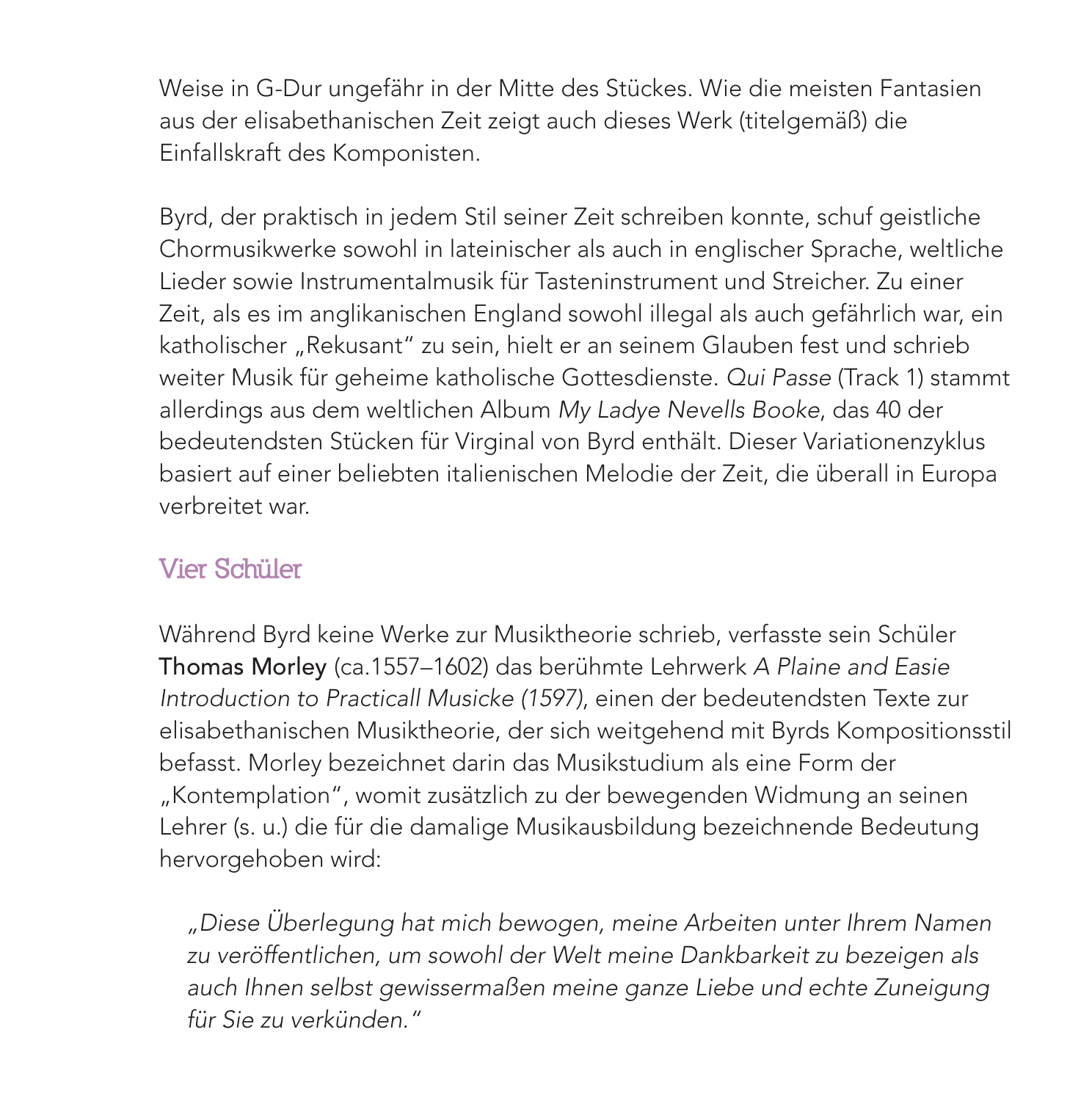Morley war ein sehr vielseitiger Musiker. Er war Komponist, Herausgeber, Theoretiker, Verleger sowie Organist und ist wohl besonders für seine Beiträge zu der beliebten elisabethanischen Tradition der Komposition und Aufführung italienischer Madrigale in England bekannt. Im Thema des Variationenzyklus *Nancy* (Track 2) klingt weltliche Volksmusik mit einem ausgeprägten Gespür für eine melodische Gesangslinie an.

Thomas Tomkins (1572–1656), einer von Byrds Schülern, erreichte ein besonders hohes Alter. Der Komponist und Organist entwickelte einen unabhängigen Kompositionsstil. Wie sein Lehrer erhöhte Tomkins jedoch in *Pavan and Galliard* (Tracks 4 und 5) die beliebten Tänze zu harmonisch komplexen Stücken für Tasteninstrument, die auch den Improvisationsstil seiner Zeit ansprachen. Dieses besondere Werk ist dem Gedenken an Lord Strafford gewidmet, der auf Befehl von König Charles I. nur wenige Jahre vor dessen eigener Exekution hingerichtet wurde. Das Stück entwirft also einen ernsten, düsteren, melancholischen Charakter, hervorgehoben durch die unheilvollen Tonwiederholungen am Beginn der Pavane. Die Galliarde, traditionell ein durch Sprünge gekennzeichneter Tanz, setzt zwar mit energischem Schwung ein, doch folgen bald tiefgründige modale Fortschreitungen und darüber geschichtete, verzierte Passagen. In seiner *Hunting Galliard* (Track 14) schwelgt Tomkins in der leichteren Seite seines Musikstiles: mit ausgeprägter rhythmischer Kraft, die an traditionelle Jagdszenen auf dem Pferderücken erinnert.

*Lord Lumley's Pavan and Galliard* (Tracks 7 und 8) von John Bull (ca.1562–1628) ist eines der bedeutendsten Werke dieses Komponisten. Der als einer der frühesten virtuosen Komponisten/Interpreten bekannte Bull wandte einen Großteil seiner Zeit daran, die Kunst des Tasteninstrumentspiels auf höchstem Niveau auszuüben. Der friedvolle, doch auch erhabene Beginn der Pavane leitet über zu den fließenden Passagen in den Variationen, an die sich eine glänzende und jubilierende Galliarde anschließt.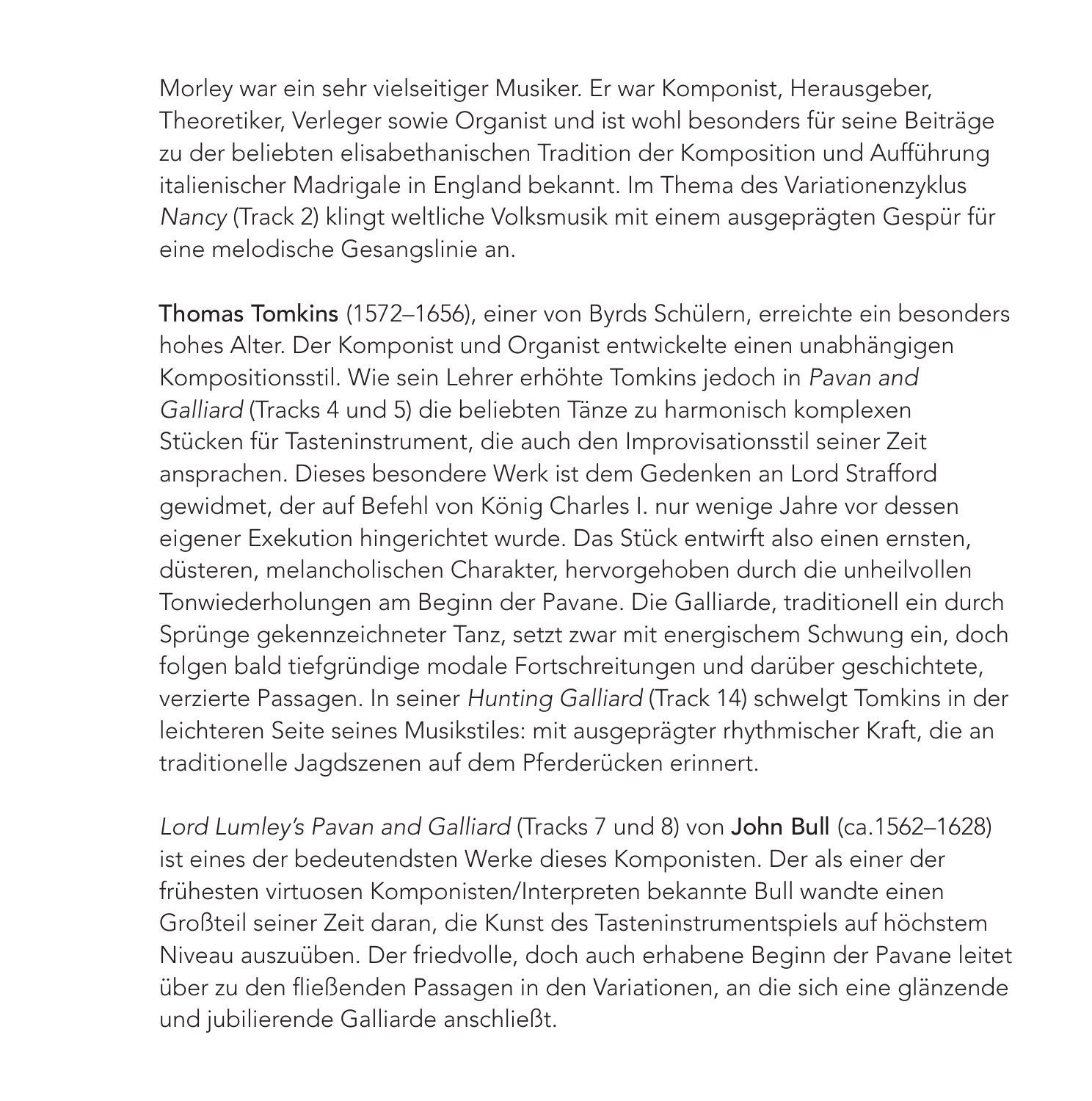Da das gesamte kompositorische Schaffen von Anton Webern (1883–1945) mühelos auf nur drei CDs passt, überrascht es nicht, dass er unter allen Komponisten der von Schönberg angeführten sogenannten *Zweiten Wiener Schule* Webern die knappsten Einzelwerke schuf. Die beiden Stücke von Webern in diesem Album (Tracks 3 und 6), die in fast unmittelbarer Anwendung von Schönbergs Hauptinteressengebiet in den 1920er Jahren, der Methode des Komponierens "mit zwölf nur aufeinander bezogenen Tönen", geschrieben wurden, bieten makellose Beispiele für die motivischen Zellen, die sich in den meisten seiner Kompositionen finden.

## **"Brahms der Fortschrittliche"**

In seinem Vortrag *Brahms der Fortschrittliche* erklärt Schönberg, er wolle beweisen, dass Johannes Brahms (1833-1897) "der Klassizist, der Akademische, ein großer Neuerer, ja tatsächlich ein großer Fortschrittler im Bereich der musikalischen Sprache war". Brahms' Ruf als akademisch geneigter Komponist entstand zum Teil wegen seines ungewöhnlichen Interesses für die Musik der Renaissance und des Mittelalters; er war besonders von den rhythmischen Einfällen in den früheren Epochen begeistert, die von anderen Komponisten im 19. Jahrhundert allgemein noch wenig untersucht worden waren.

Der junge Brahms stellte sich im September 1853 Robert Schumann vor, nachdem er einen Großteil des Sommers mit dem intensiven Studium der Musik Schumanns verbracht hatte. Brahms' Begabung als Komponist und Interpret wurde sofort gewürdigt, als er die Sonate in fis-Moll op. 2 (1852) spielte. Schumann schreibt in seinem Artikel *Neue Bahnen* (1853) über das Spiel des jungen Pianisten, der "aus dem Clavier ein Orchester von wehklagenden und lautjubelnden Stimmen machte. Es waren Sonaten, mehr verschleierte Symphonien". Diese Sonate ist von verschiedenen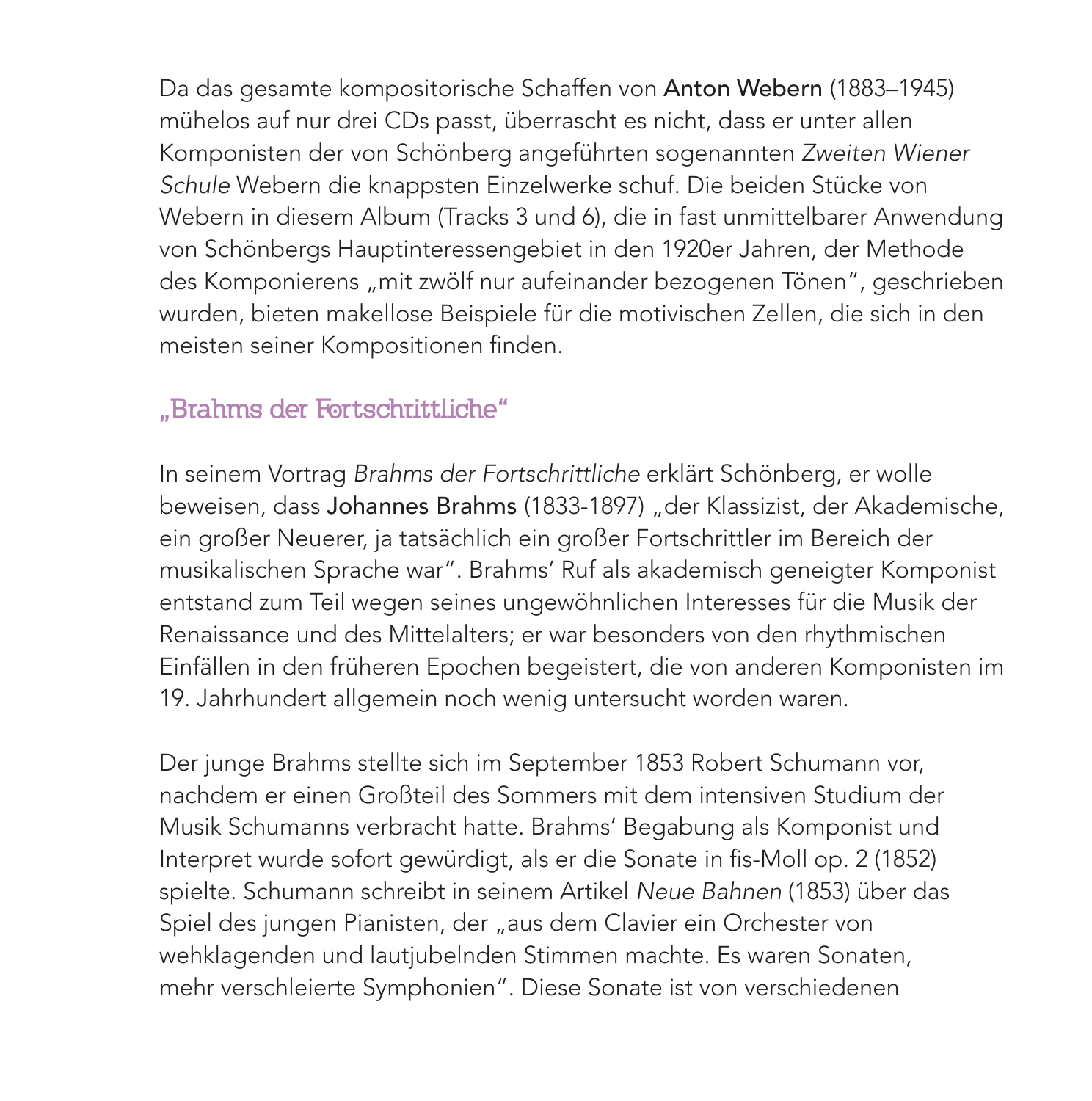Komponisten beeinflusst, die Brahms offensichtlich während seiner prägenden Jahre studiert hatte. Besonders im vierten Satz (Track 18) hört man die Rhythmen des Anfangs von Beethovens 5. Sinfonie, an Liszt erinnernde Transkriptionen ungarisch klingender Themen und sogar Anklänge an Chopin in den improvisierten Skalen am Beginn und in der Coda. Die ersten drei Sätze scheinen subtil auf Komponisten und Stile an der Peripherie von Brahms' Bewusstsein zu verweisen: die methodische Beethovensche Durchführung eines beliebten deutschen Volksliedes ("Mir ist Leide") im zweiten und dritten Satz (Tracks 16 und 17), die tänzerischen Gesten der Lisztschen Oktaven am Beginn des ersten Satzes (Track 15) und die folgenden, fast spielerischen "mittelalterlichen" Polyrhythmen. Dieses Werk erfreut sich eines wahren Gemischs von Stilrichtungen, mit denen sich der Komponist in seiner weiteren ruhmreichen Karriere befassen sollte.

> Karim Said (2018) Übersetzung: Christiane Frobenius

Executive producer: Matthew Cosgrove Date & Venue: 12–14 March 2018, Potton Hall, Suffolk Producer: Jeremy Hayes Engineer: Ben Conallon Photos: Marco Borggreve Design: Paul Marc Mitchell for WLP Ltd WWLP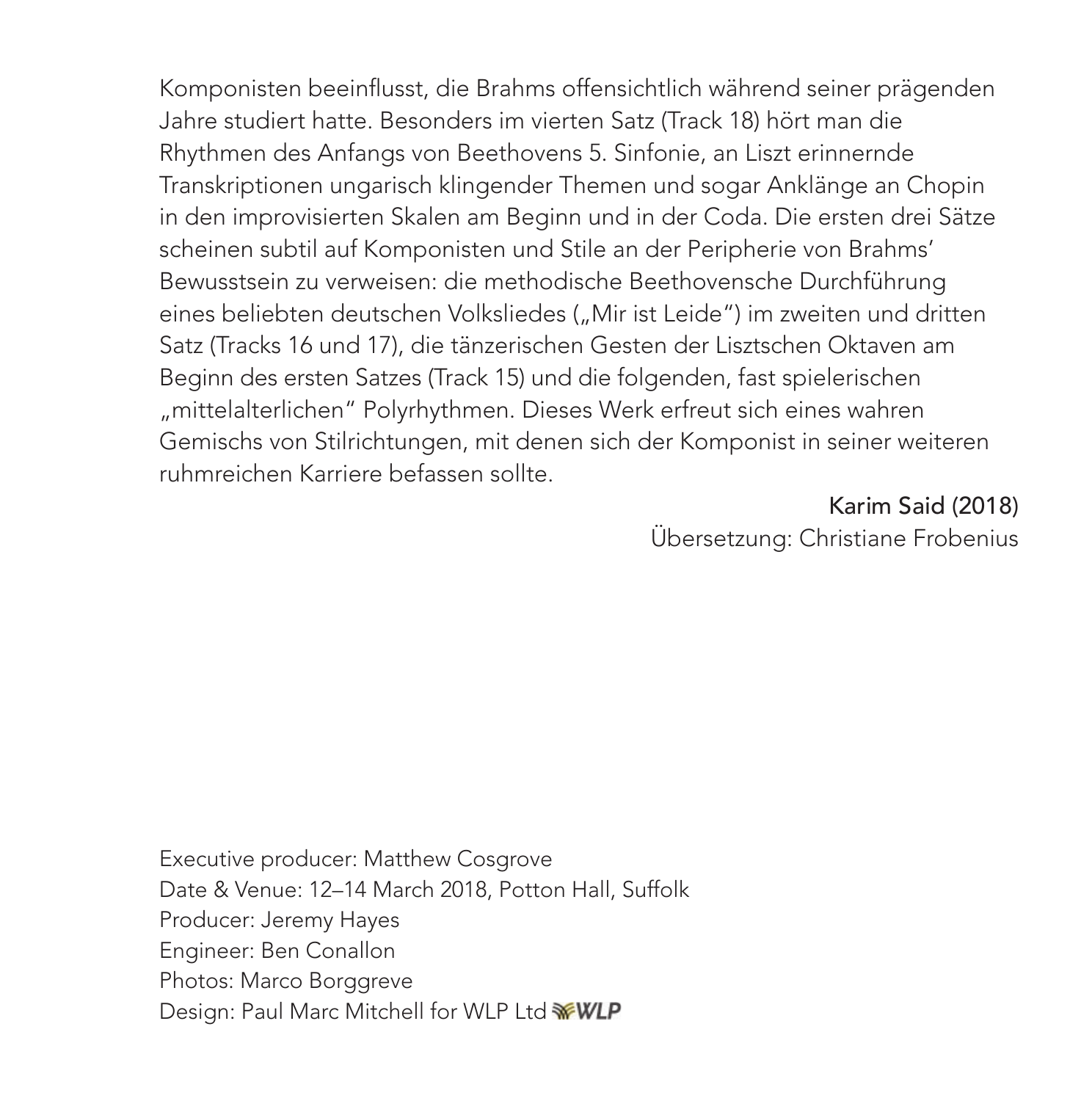